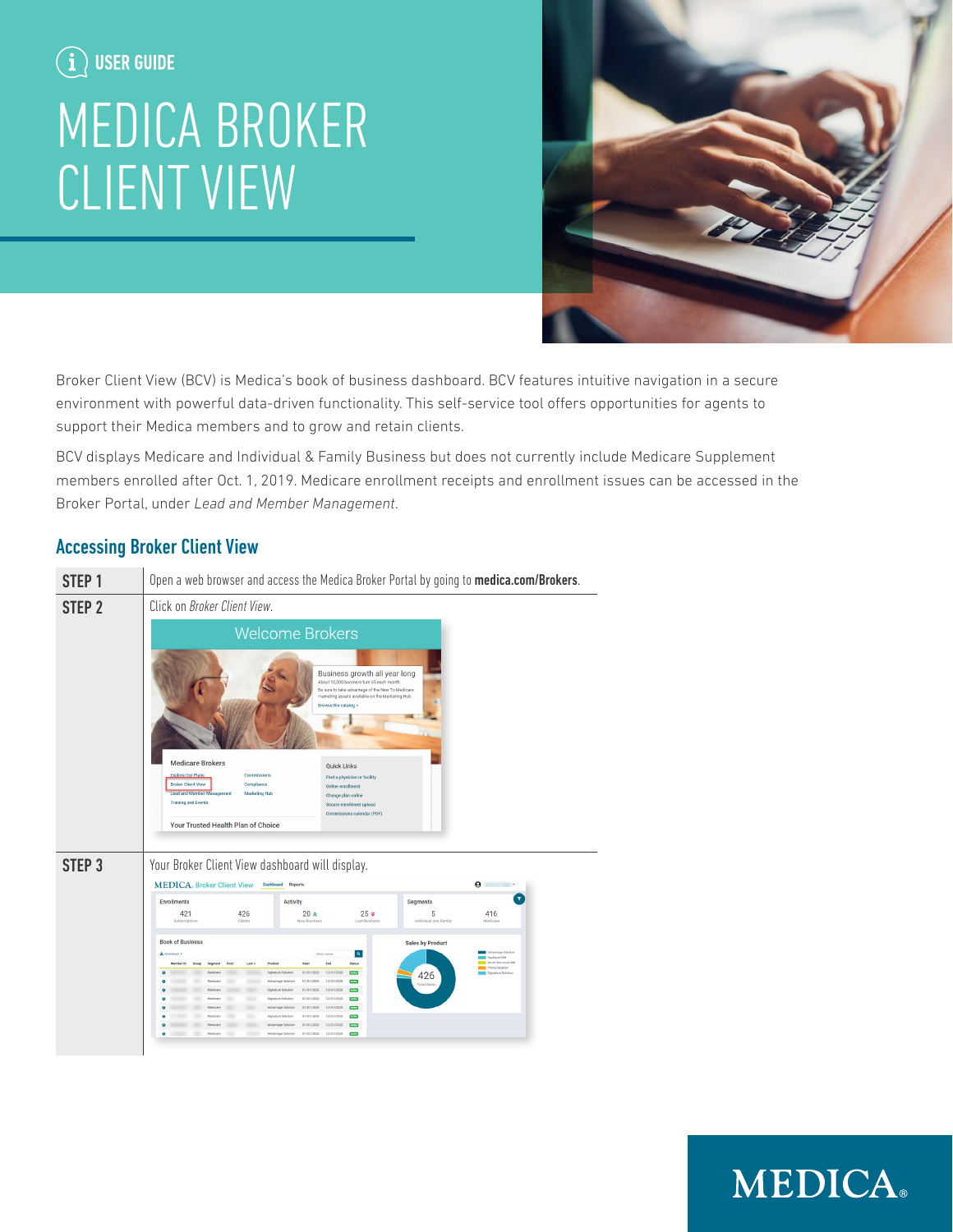### Dashboard Navigation

| <b>SECTION</b>                                                                                                                                  | <b>DESCRIPTION</b> |                                                      |
|-------------------------------------------------------------------------------------------------------------------------------------------------|--------------------|------------------------------------------------------|
| <b>Book of Business</b>                                                                                                                         | <b>Download</b>    | Export data to an Excel spreadsheet                  |
| <b>Book of Business</b>                                                                                                                         | <b>Member ID</b>   | Medica member ID number                              |
| $\overline{a}$<br>上 Download ><br>Client name<br><b>Status</b><br>Product<br>End<br>First<br>Last -<br><b>Start</b><br>Member ID                | Group              | Medica group number - only applies to Medicare plans |
| 12/31/2018<br>01/01/2018<br><b>Historic</b><br>12/31/2018<br>Historic<br>01/01/2018<br>12/31/2019<br>01/01/2019<br><b>Historic</b><br>$\bullet$ | <b>Segment</b>     | Medicare<br>Individual & Family Business             |
| 12/31/2019<br>01/01/2019<br><b>Historic</b><br>12/31/2020<br>Active<br>01/01/2020                                                               | <b>First</b>       | Member's first name                                  |
| 12/31/2020<br><b>Active</b><br>01/01/2020<br>12/31/2018<br>09/01/2018<br><b>Historio</b>                                                        | Last               | Member's last name                                   |
| 12/31/2019<br>01/01/2019<br><b>Historic</b><br>12/31/2020<br>Active<br>01/01/2020                                                               | <b>Product</b>     | Medica product name                                  |
| 12/31/2020<br>01/01/2020<br><b>Active</b><br>12/31/2019<br>$\bullet$<br>07/01/2019<br>Historic                                                  | <b>Start</b>       | Policy effective date                                |
|                                                                                                                                                 | <b>End</b>         | Policy end date                                      |
|                                                                                                                                                 | <b>Status</b>      | Historic. Active or Future                           |
|                                                                                                                                                 |                    |                                                      |



Sales by Product **Visual representation of sales by product** based on total policy count (number of records in the book of business).

| <b>SECTION</b>                                                                                                            | <b>DESCRIPTION</b> |                                                                                                                                                                                              |
|---------------------------------------------------------------------------------------------------------------------------|--------------------|----------------------------------------------------------------------------------------------------------------------------------------------------------------------------------------------|
| Activity and Segments<br><b>Activity</b><br>25 <sub>x</sub><br>20x<br><b>Lost Business</b><br><b>New Business</b>         | <b>Activity</b>    | New Business: Calculates increased subscriptions from last year to this year.<br>Lost Business: Calculates the number of subscriptions present last year that no<br>longer appear this year. |
| <b>Segments</b><br>5<br>416<br>Medicare<br><b>Individual and Family</b>                                                   | <b>Segments</b>    | Subscription counts by Individual & Family Business and Medicare segments.                                                                                                                   |
| <b>SECTION</b>                                                                                                            | <b>DESCRIPTION</b> |                                                                                                                                                                                              |
| Filter<br>$\times$<br>Filter my view<br>Filter<br>Segment<br>$\mathbf{\dot{x}}^{\odot}$ Medicare<br>Individual and Family | <b>Segment</b>     | Segment to display:<br>Individual & Family Business<br>$\rangle\!\rangle$<br>Medicare<br>$\mathcal{Y}$                                                                                       |
| Policy<br>12/2018<br>1/2020 - 1/2020 7/2020<br>■ Active<br><b>E</b> Future<br><b>III</b> Historic                         | <b>Policy</b>      | Timeline to display:<br>Historic<br>$\mathcal{Y}$<br>Active<br>$\mathcal{Y}$<br>Future<br>$\rangle$                                                                                          |
| Client<br>Policyholder<br>■ Member<br>Apply changes<br>Cancel                                                             | <b>Client</b>      | Client type to display:<br>Policyholder<br>$\rangle\!\rangle$<br>Member<br>$\mathcal{D}$                                                                                                     |